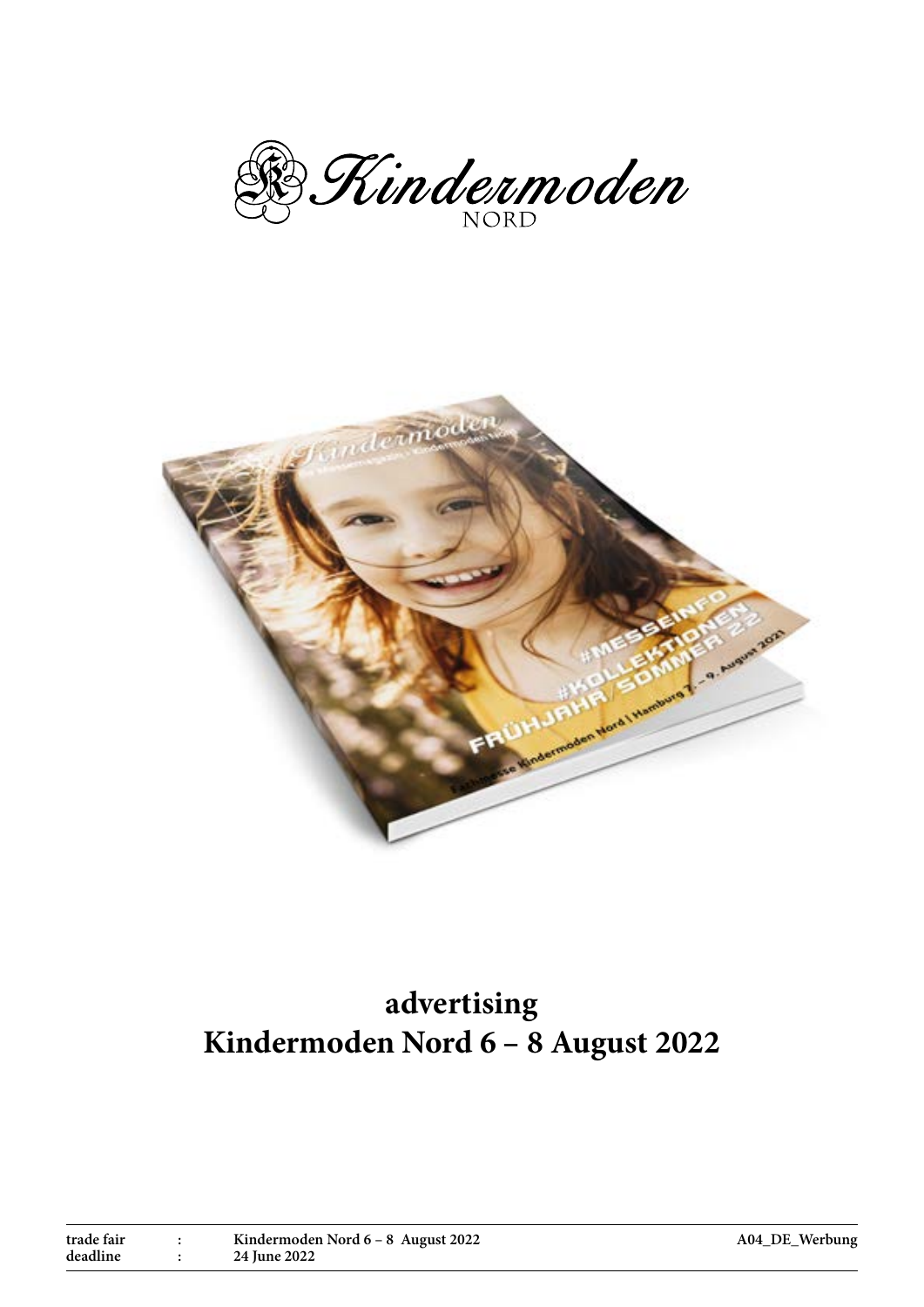

| trade fair<br>deadline | $\ddot{\cdot}$<br>$\ddot{\cdot}$ | Kindermoden Nord 6 - 8 August 2022<br>24 June 2022 |          | A04_ENG_advertising<br>advertising catalogue |
|------------------------|----------------------------------|----------------------------------------------------|----------|----------------------------------------------|
| 1. adress              |                                  |                                                    |          |                                              |
| conmpany               |                                  |                                                    |          |                                              |
| street                 |                                  |                                                    |          |                                              |
| post code, city        |                                  |                                                    |          |                                              |
| phone                  |                                  |                                                    | fax      |                                              |
| mail                   |                                  |                                                    | internet |                                              |
| contactperson          |                                  |                                                    | VAT ID   |                                              |

#### **2. Advertisment reservation magazine 4-c digital**

| reservation             | amount | format                            | size                                                                                    | unit_cost             |                    |
|-------------------------|--------|-----------------------------------|-----------------------------------------------------------------------------------------|-----------------------|--------------------|
| $\Box$ insight<br>U2/U3 |        | $1/1$ page por-<br>trait format   | bleed: 210 mm x 297 mm $+$ 3 mm bleed peripherally<br>type area: 174 mm x 257 mm        | insight:<br>$U2/U3$ : | 490,00€<br>850,00€ |
| └                       |        | $1/2$ page por-<br>trait format   | bleed: 104,5 mm x 297 mm $+$ 3 mm bleed peripherally<br>type area: $84,5$ mm x $257$ mm | insight:              | 320,00 €           |
| ⊏                       |        | $1/2$ page<br>landscape<br>format | bleed: 210 mm x 159 mm $+$ 3 mm bleed peripherally<br>type area: 174 mm x 140 mm        | insight:              | 320,00 €           |

#### **3. Important information to advertisement reservation - DEADLINE for printing materials: 24. June 2022.**

**Artwork transmission as a printable pdf min. 300 dpi in CMYK color space. No jewelry/special colors. Jewelry/special colors will be converted to process colors. To ensure correct color reproduction you deliver to the print file in the color space ISO Coated FOGRA27.** 

**Please keep the following safety distances for texts and important elements for bleed formats:** 

**Security distance waistband/outside 13 mm (including trim) Security distance head/foot 8 mm (including trim).**

**Please sent the printing material to: magazin@kindermoden-nord.de.**

All prices are net plus VAT and apply to printable templates. Necessary adjustments in the event of non-compliance with the format specifications are charged seperately according to expense.

Confirmation of reservation by means of seperate order conformation/invoice. The award U2/U3 is done by date.

There ist no right to reimbursement if the advertisment orderer does not comply with the delivery date for printing material.

#### **4. Binding order**

| place, date                                                                                    |                                                                    | signature                                             |                           |  |
|------------------------------------------------------------------------------------------------|--------------------------------------------------------------------|-------------------------------------------------------|---------------------------|--|
| MesseHalle Hamburg-Schnelsen GmbH<br>Modering 1a 22457 Hamburg<br>Telefon<br>+49(40)88 88 99 0 | Sitz und Handelsregister<br>Hamburg HR B 49547<br>Geschäftsführung | HypoVereinsbank<br>BLZ 200 300 00<br>Konto 10 651 000 | $\bigcap_{\text{hambuo}}$ |  |

info@messe-hamburg-schnelsen.de www.messe-hamburg-schnelsen.de

Sitz und Handelsregister Hamburg HR B 49547 Geschäftsführung Thomas Luserke Steffi Kranawetter Ust.-ID: DE118456445

Konto 10 651 000

IBAN DE60200300000010651000 SWIFT (BIC) HYVEDEMM300

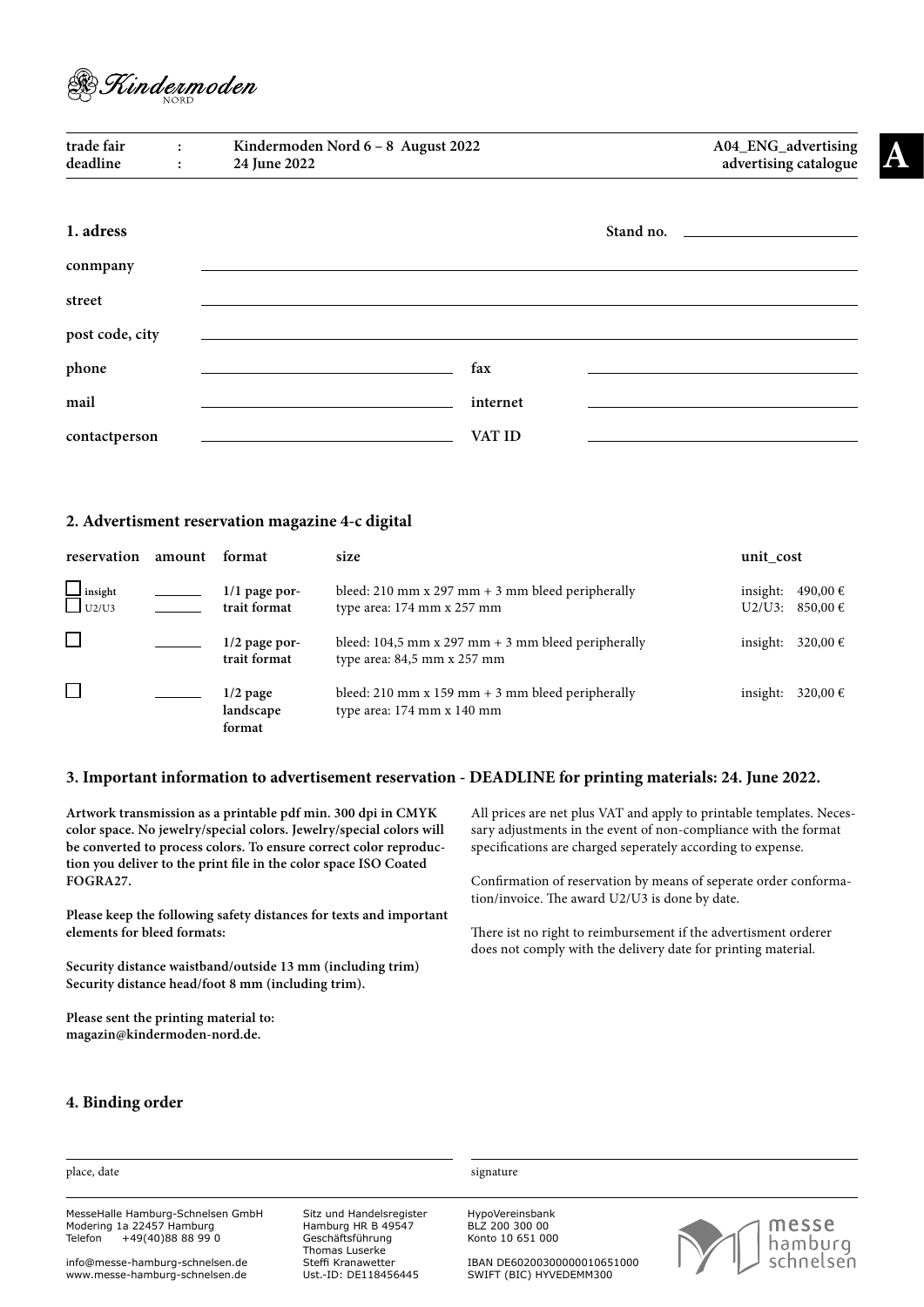

| trade fair<br>deadline | $\ddot{\cdot}$<br>$\ddot{\cdot}$ | Kindermoden Nord 6 - 8 August 2022<br>24 June 2022 |          | A04_ENG_advertising<br>free advertising material |
|------------------------|----------------------------------|----------------------------------------------------|----------|--------------------------------------------------|
| 1. adress              |                                  |                                                    |          |                                                  |
| conmpany               |                                  |                                                    |          |                                                  |
| street                 |                                  |                                                    |          |                                                  |
| post code, city        |                                  |                                                    |          |                                                  |
| phone                  |                                  |                                                    | fax      |                                                  |
| mail                   |                                  |                                                    | internet |                                                  |
| contactperson          |                                  |                                                    | VAT ID   |                                                  |

# **2. free advertising material**

## **invitation cards for your customers (format: DIN long)**



#### **Samplepicture**

**labels (50 x 50 mm)**



**Samplepicture**

#### **fair logo**

As download at www.kindermoden-nord.de for you advertisment, website or customer invitations.

#### **all prices plus VAT**

This order is covered by the general terms of contract of MesseHalle Hamburg-Schnelsen GmbH. The signatory has read and understood these terms of contract.

# **3. Binding order**

| place, date                                                                                    |                                                                                      | signature                                              |                               |
|------------------------------------------------------------------------------------------------|--------------------------------------------------------------------------------------|--------------------------------------------------------|-------------------------------|
|                                                                                                |                                                                                      |                                                        |                               |
| MesseHalle Hamburg-Schnelsen GmbH<br>Modering 1a 22457 Hamburg<br>+49(40)88 88 99 0<br>Telefon | Sitz und Handelsregister<br>Hamburg HR B 49547<br>Geschäftsführung<br>Thomas Luserke | HypoVereinsbank<br>BLZ 200 300 00<br>Konto 10 651 000  | nesse<br>hamburg<br>schnelsen |
| info@messe-hamburg-schnelsen.de<br>www.messe-hamburg-schnelsen.de                              | Steffi Kranawetter<br>Ust.-ID: DE118456445                                           | IBAN DE60200300000010651000<br>SWIFT (BIC) HYVEDEMM300 |                               |

pieces

pieces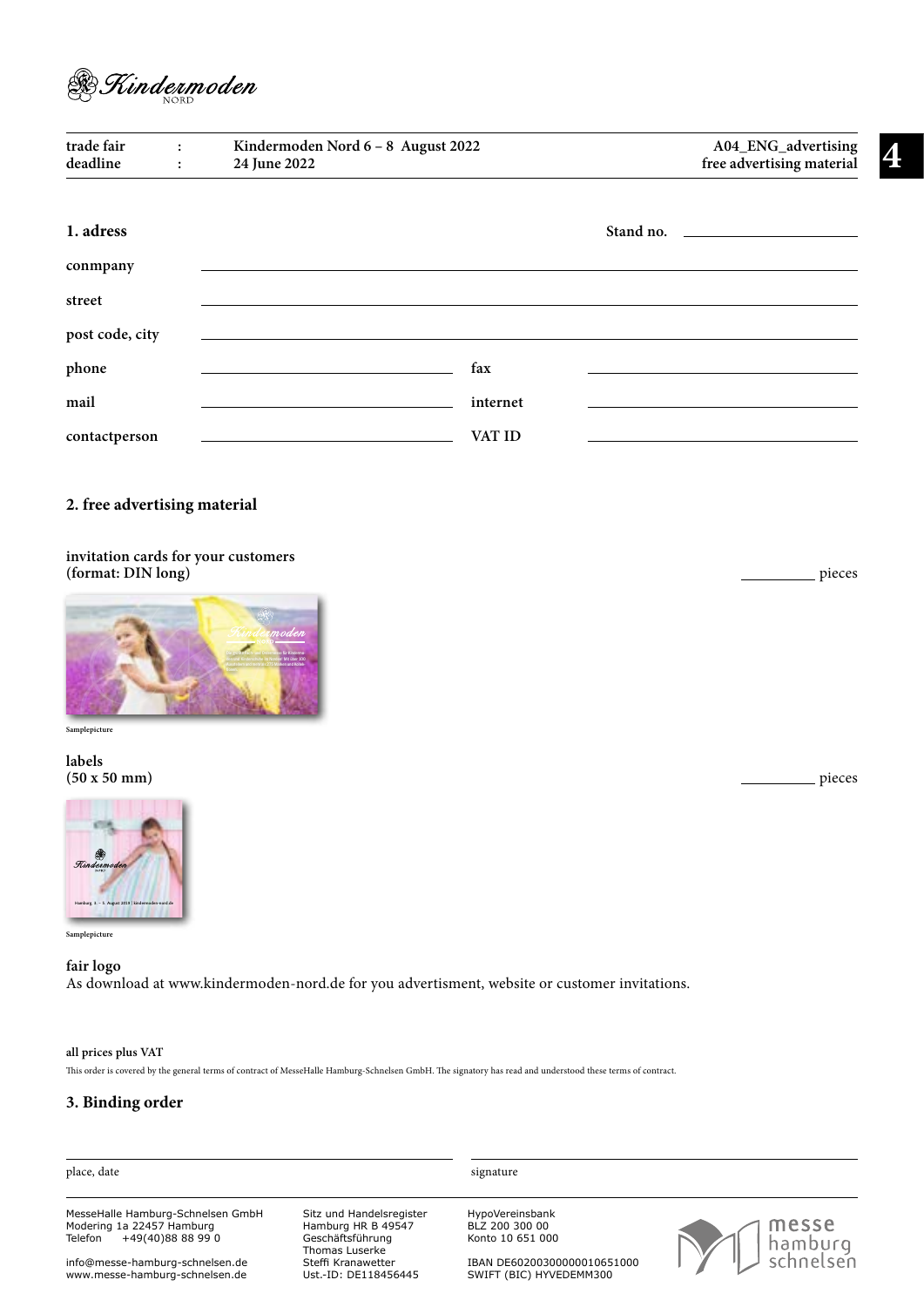

| Stand no.<br>the company of the company of the company<br>fax<br>internet<br>VAT ID<br>2. indoor advertising - poster frames DIN A0<br>Order for the duration of the trade fair (max. 8 poster frames,<br>single unit_cost<br>amount<br>4 x groundfloor, 4 x first floor). Outer dimension of advertising<br>ப<br>surface: DIN A0 (84,1 x 118,9 cm); visible dimension: 82 x 117<br>$25,00 \in$<br>cm. You must deliver the finished poster/posters to MesseHalle<br>Hamburg-Schnelsen by the trade fair setup day at the latest.<br>After the trade fair and during dismantling, the poster(s) will be<br>available for collection in the trade fair office.<br>3. indoor advertising - illuminated advertising column<br>Order for the duration of the trade fair (max. 3 advertising<br>single unit_cost<br>amount<br>columns). Free selection of location, if possible. Dimensions<br>$\sim$<br>of printing material 1700 x 594 mm, safety margin round<br>one-sided<br>94,00 €<br>about of 30 mm. First print must be delivered as printable<br>double-sided<br>pdf by the exhibitor. Price includes printing.<br>$138,00 \in$<br>4. indoor advertising - advertising surface monitor in the entrance area<br>Freeze frame with a duration of 30 seconds, 2 monitors with<br>single unit_cost<br>amount<br>max. 5 individual images are available, image format .jpg<br>with a resolution of exactly 1920 x 1080 pixels.<br>50,00 € | trade fair<br>deadline | Kindermoden Nord 6 - 8 August 2022<br>24 June 2022 |  | A04_ENG_advertising<br>advertising at the fair |
|------------------------------------------------------------------------------------------------------------------------------------------------------------------------------------------------------------------------------------------------------------------------------------------------------------------------------------------------------------------------------------------------------------------------------------------------------------------------------------------------------------------------------------------------------------------------------------------------------------------------------------------------------------------------------------------------------------------------------------------------------------------------------------------------------------------------------------------------------------------------------------------------------------------------------------------------------------------------------------------------------------------------------------------------------------------------------------------------------------------------------------------------------------------------------------------------------------------------------------------------------------------------------------------------------------------------------------------------------------------------------------------------------------------------------------------|------------------------|----------------------------------------------------|--|------------------------------------------------|
|                                                                                                                                                                                                                                                                                                                                                                                                                                                                                                                                                                                                                                                                                                                                                                                                                                                                                                                                                                                                                                                                                                                                                                                                                                                                                                                                                                                                                                          | 1. adress              |                                                    |  |                                                |
|                                                                                                                                                                                                                                                                                                                                                                                                                                                                                                                                                                                                                                                                                                                                                                                                                                                                                                                                                                                                                                                                                                                                                                                                                                                                                                                                                                                                                                          | conmpany               |                                                    |  |                                                |
|                                                                                                                                                                                                                                                                                                                                                                                                                                                                                                                                                                                                                                                                                                                                                                                                                                                                                                                                                                                                                                                                                                                                                                                                                                                                                                                                                                                                                                          | street                 |                                                    |  |                                                |
|                                                                                                                                                                                                                                                                                                                                                                                                                                                                                                                                                                                                                                                                                                                                                                                                                                                                                                                                                                                                                                                                                                                                                                                                                                                                                                                                                                                                                                          | post code, city        |                                                    |  |                                                |
|                                                                                                                                                                                                                                                                                                                                                                                                                                                                                                                                                                                                                                                                                                                                                                                                                                                                                                                                                                                                                                                                                                                                                                                                                                                                                                                                                                                                                                          | phone                  |                                                    |  |                                                |
|                                                                                                                                                                                                                                                                                                                                                                                                                                                                                                                                                                                                                                                                                                                                                                                                                                                                                                                                                                                                                                                                                                                                                                                                                                                                                                                                                                                                                                          | mail                   |                                                    |  |                                                |
|                                                                                                                                                                                                                                                                                                                                                                                                                                                                                                                                                                                                                                                                                                                                                                                                                                                                                                                                                                                                                                                                                                                                                                                                                                                                                                                                                                                                                                          | contactperson          |                                                    |  |                                                |
|                                                                                                                                                                                                                                                                                                                                                                                                                                                                                                                                                                                                                                                                                                                                                                                                                                                                                                                                                                                                                                                                                                                                                                                                                                                                                                                                                                                                                                          |                        |                                                    |  |                                                |
|                                                                                                                                                                                                                                                                                                                                                                                                                                                                                                                                                                                                                                                                                                                                                                                                                                                                                                                                                                                                                                                                                                                                                                                                                                                                                                                                                                                                                                          |                        |                                                    |  |                                                |
|                                                                                                                                                                                                                                                                                                                                                                                                                                                                                                                                                                                                                                                                                                                                                                                                                                                                                                                                                                                                                                                                                                                                                                                                                                                                                                                                                                                                                                          |                        |                                                    |  |                                                |
|                                                                                                                                                                                                                                                                                                                                                                                                                                                                                                                                                                                                                                                                                                                                                                                                                                                                                                                                                                                                                                                                                                                                                                                                                                                                                                                                                                                                                                          |                        |                                                    |  |                                                |
|                                                                                                                                                                                                                                                                                                                                                                                                                                                                                                                                                                                                                                                                                                                                                                                                                                                                                                                                                                                                                                                                                                                                                                                                                                                                                                                                                                                                                                          |                        |                                                    |  |                                                |
|                                                                                                                                                                                                                                                                                                                                                                                                                                                                                                                                                                                                                                                                                                                                                                                                                                                                                                                                                                                                                                                                                                                                                                                                                                                                                                                                                                                                                                          |                        |                                                    |  |                                                |

### **all prices plus VAT**

This order is covered by the general terms of contract of MesseHalle Hamburg-Schnelsen GmbH. The signatory has read and understood these terms of contract.

# **5. Binding order**

| place, date                                                                                    |                                                                                      | signature                                              |                               |  |  |
|------------------------------------------------------------------------------------------------|--------------------------------------------------------------------------------------|--------------------------------------------------------|-------------------------------|--|--|
| MesseHalle Hamburg-Schnelsen GmbH<br>Modering 1a 22457 Hamburg<br>+49(40)88 88 99 0<br>Telefon | Sitz und Handelsregister<br>Hamburg HR B 49547<br>Geschäftsführung<br>Thomas Luserke | HypoVereinsbank<br>BLZ 200 300 00<br>Konto 10 651 000  | messe<br>hamburg<br>schnelsen |  |  |
| info@messe-hamburg-schnelsen.de<br>www.messe-hamburg-schnelsen.de                              | Steffi Kranawetter<br>Ust.-ID: DE118456445                                           | IBAN DE60200300000010651000<br>SWIFT (BIC) HYVEDEMM300 |                               |  |  |